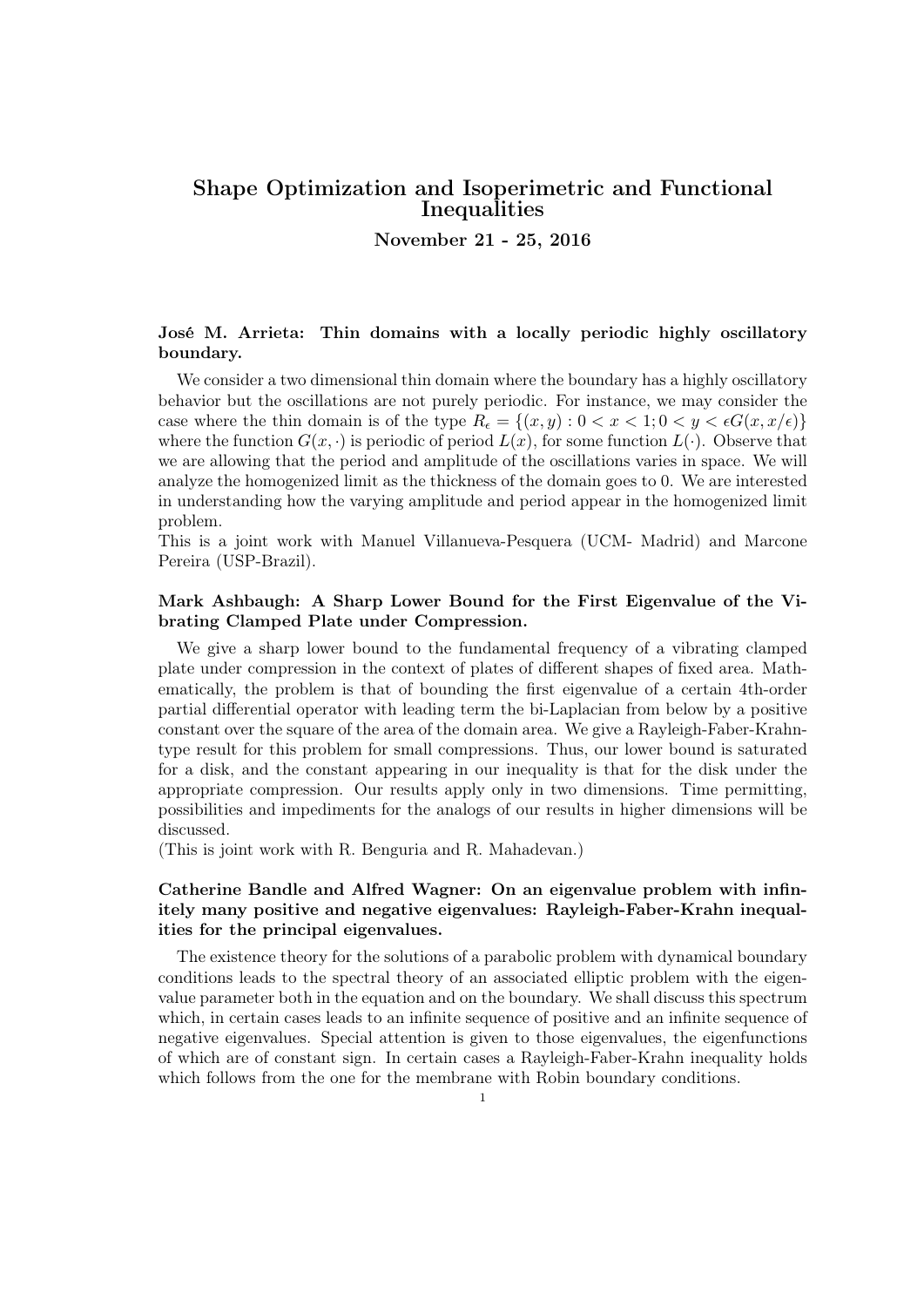# Rafael Benguria: The Brezis-Nirenberg Problem for the Laplacian with a singular drift in  $\mathbb{R}^n$  and also in  $\mathbb{S}^n$

In this talk I aill consider the Brezis-Nirenberg problem for the Laplacian with a singular drift in  $\mathbb{R}^n$  and also in  $\mathbb{S}^n$ , and determine the values of the spectral parameter taht characterzies the existence of positive solutions.

This is joint work with Soledad Benguria (U. Wisconsin, Madison).

# Chiara Bianchini: Wulff Shape characterization for anisotropic capacitary potentials.

In the space  $R^N$  andowed with a (regular) norm H, we call "Wulff shape of H" the sublevel sets of the dual norm  $H_0$ , that is, the anisotropic balls. In this talk we will present a class of overdetermined elliptic problems involving the so called Finsler Laplacian (eventually p-Laplacian) and we will prove symmetry results showing that if such problems admits a solutions in a set D or  $R^N \setminus D$ , then the domain D must be Wulff shape of H.

This talk is based on some joint works with Giulio Ciraolo (Università di Palermo) and Paolo Salani (Università di Firenze).

#### Virginie Bonnaillie-Noël: Spectral minimal partitions for a family of tori.

We study partitions of the two-dimensional flat torus  $(\mathbb{R}/\mathbb{Z}) \times (\mathbb{R}/b\mathbb{Z})$ , into k domains, with b a real parameter in  $(0, 1]$  and k an integer. We look for partitions which minimize the energy, defined as the largest first eigenvalue of the Dirichlet Laplacian on the domains of the partition. We are in particular interested in the way these minimal partitions change when  $b$  is varied. We present here an improvement, when  $k$  is odd, of the results on transition values of b established by Helffer-Hoffmann–Ostenhof and state a conjecture on those transition values. We establish an improved upper bound of the minimal energy by explicitly constructing hexagonal tilings of the torus. These tilings are close to the partitions obtained from a systematic numerical study based on an optimization algorithm adapted from Bourdin-Bucur-Oudet. This is a joint work with C. Léna.

# Friedemann Brock: Some isoperimetric inequalities on  $\mathbb{R}^N$  with respect to weights  $|x|^{\alpha}$

We solve a class of isoperimetric problems on  $\mathbb{R}^N$  with respect to weights that are powers of the distance to the origin. For instance, we show that, if  $k[0, 1]$ , then among all smooth sets with fixed Lebesgue measure, its perimeter with weight  $|x|^k$  achieves its minimum for a ball centered at the origin. Our results also imply a weighted Polya-Szego principle. In turn, we establish the radiality of optimizers in some Caffarelli-Kohn-Nirenberg inequalities, and we obtain sharp bounds for eigenvalues of some nonlinear problems.

This is joint work with A. Alvino, F. Chiacchio, A. Mercaldo and M.R. Posteraro.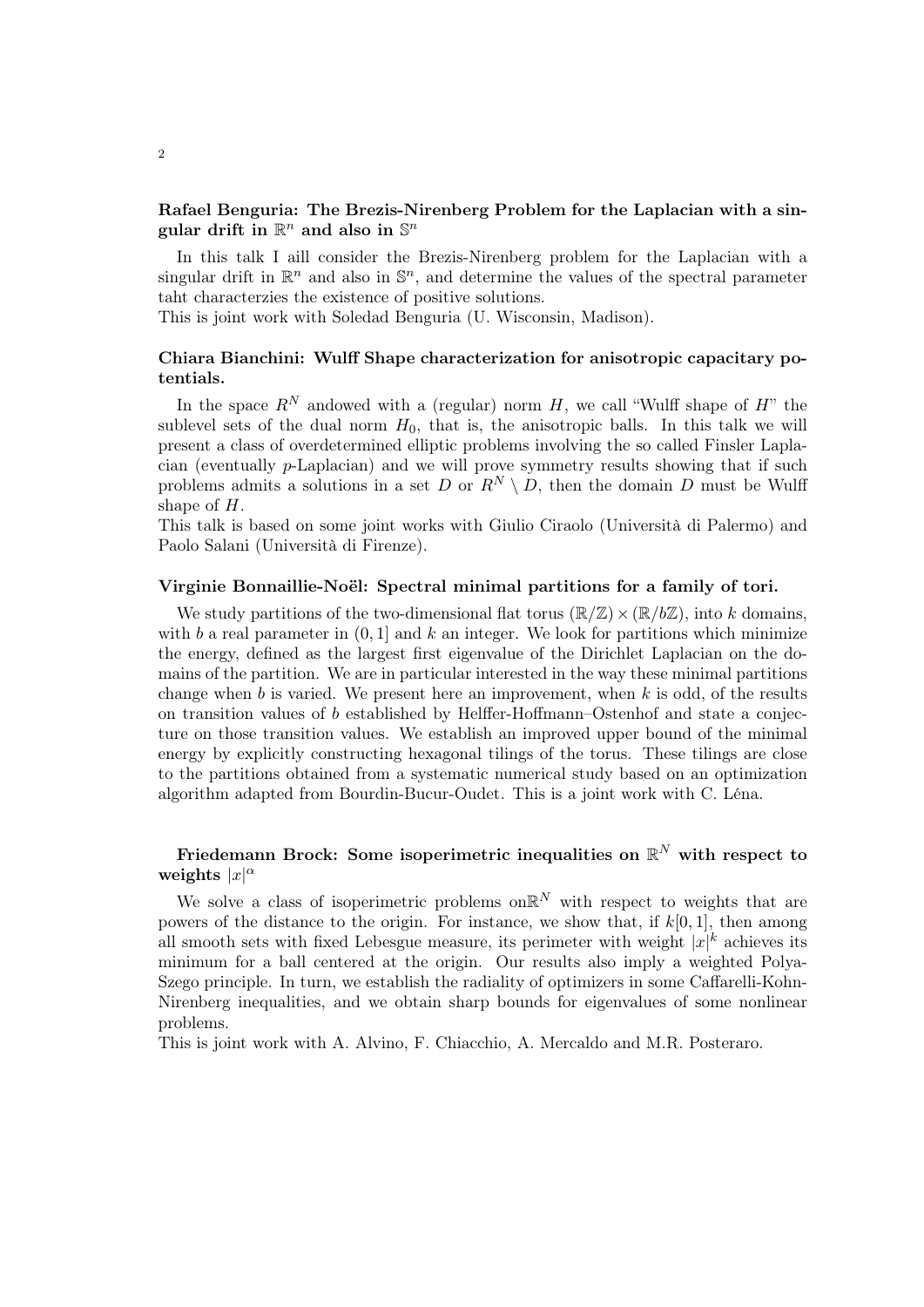#### Bruno Colbois: Bounds for the spectrum of the magnetic Laplacian.

We consider a compact Riemannian manifold and the magnetic Laplacian on it (with Neumann type boundary condition if the boundary is not empty). We first establish a family of upper bounds for all the eigenvalues, compatible with the Weyl law. When the potential of the magnetic field is a closed 1-form, we get a sharp upper bound for the first eigenvalue. In the second part, we consider only closed potentials, and we establish a sharp lower bound for the first eigenvalue when the manifold is a 2-dimensional Riemannian cylinder. The equality case characterizes the situation where the metric is a product. We also look at the case of doubly convex domains in the Euclidean plane. This is a joint work with Alessandro Savo.

#### Gisella Croce: On the selection of solutions to a nonlinear PDE system.

In this talk we will present a recent result obtained in collaboration with G. Pisante about the solutions  $u : \Omega \subset \mathbb{R}^2 \to \mathbb{R}^2$  to the vectorial system

$$
\begin{cases}\nDu \in \mathcal{O}(2) & \Omega \\
u = 0 & \partial\Omega\n\end{cases}
$$

where  $\Omega$  is bounded and open. It is known that this system has a infinite number of solutions. We will propose a selection principle based on the minimization of the set of irregularities of the gradient of the solutions.

# Gianni Dal Maso: Existence and uniqueness of dynamic evolutions for a peeling test in dimension one.

We present a one-dimensional model of a dynamic peeling test for a thin film, where the wave equation is coupled with a Griffith criterion for the propagation of the debonding front. Our main results provide existence and uniqueness for the solution to this coupled problem under different assumptions on the data.

### Marc Dambrine: Taking uncertainties into account in numerical shape optimization.

Shape optimization problems usually depends on parameters like applied loadings, physical coefficients that are usually not perfectly known. Like in any optimization problem, the solution of a shape optimization problem may depend of the value of these parameters. As a model, we consider that these parameters are random following a given law. Describing the law the solution of the shape optimization problem with random input seems out of reach. Hence, we adress the question of computing in a realistic way a reasonable shape while taking the uncertainties into account.

#### Guido De Philippis: Allard's rectifiability theorem for anisotropic energies.

Allard's rectifiability theorem asserts that every d-varifold with bounded first variation and positive d-dimensional density is rectifiable. In this talk I will show that there exists a necessary and sufficient condition on the integrand in order to extend this result to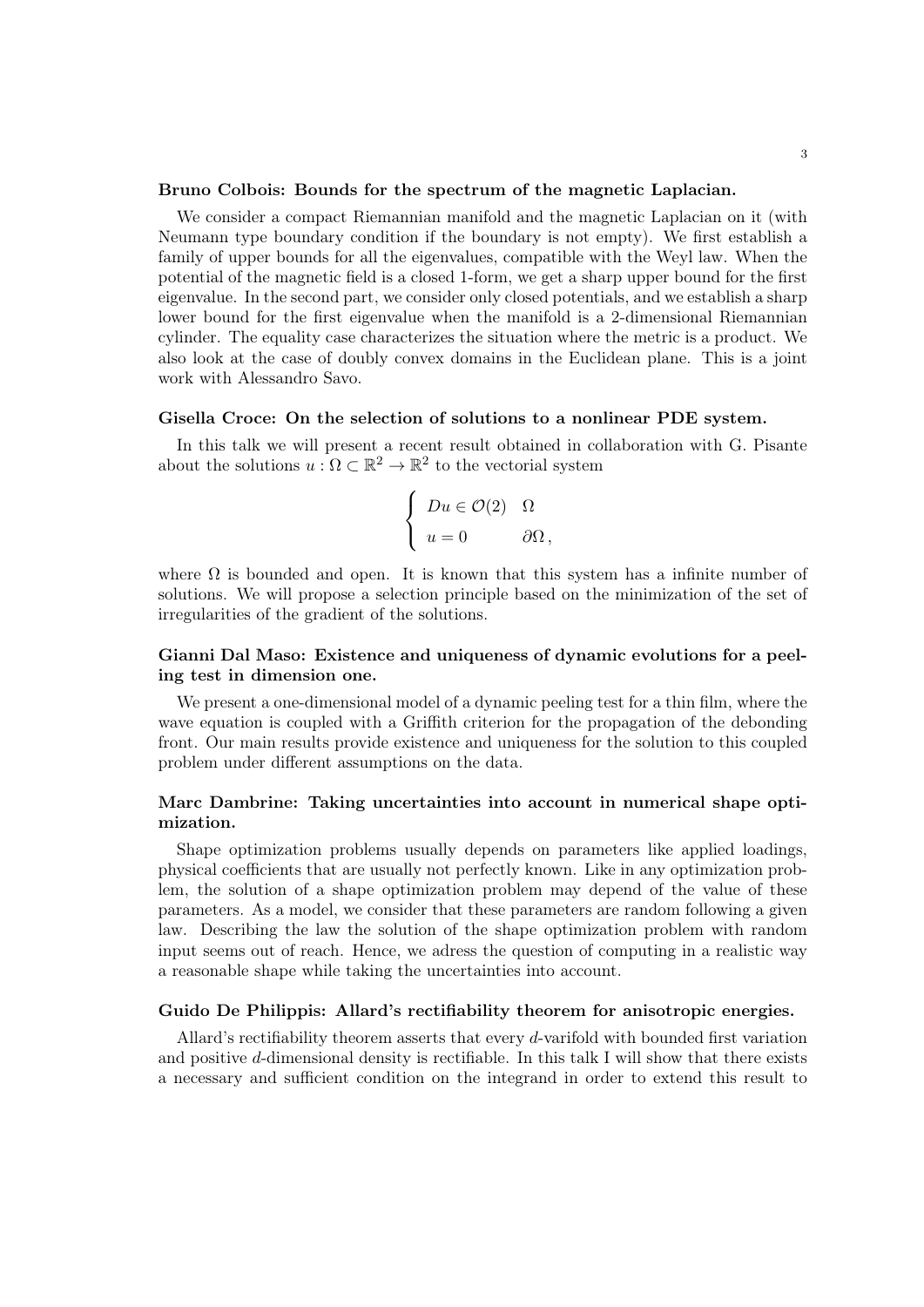varifolds with bounded first variation with respect to anisotropic integrands. Joint work with A. De Rosa and F. Ghiraldin.

#### Ilaria Fragala: Some new inequalities for the Cheeger constant.

We discuss some recently proved inequalities for the Cheeger constant in dimension two, including: - a polygonal version of Faber-Krahn inequality; - a reverse isoperimetric inequality for convex bodies; - a Mahler-type inequality in the axisymmetric Joint work with D.Bucur.

#### Pedro Freitas: Asymptotic behaviour of optimisers of Laplace eigenvalues.

We will discuss several issues concerning the asymptotic behaviour of optimisers of eigenvalues of the Laplacian, present some new results and highlight some of the specific difficulties appearing in this class of problems.

#### Nicola Fusco: A stability result for the first eigenvalue of the p-Laplacian.

We present a sharp quantitative form of the Faber-Krahn inequality for the first eigenvalue of the p-Laplacian. This extends to the case  $p>1$  a recent result proved by Brasco, De Philippis and Velichkov for the Laplacian.

# Filippo Gazzola: A minimaxmax problem for improving the torsional stability of rectangular plates.

We introduce a new function which measures the torsional instability of a partially hinged rectangular plate. By exploiting it, we compare the torsional performances of different plates reinforced with stiffening trusses. This naturally leads to a shape optimization problem which can be set up through a minimaxmax procedure.

# Alessandro Giacomini: Shape optimization with Robin conditions and free discontinuity problems.

In this talk I will describe an approach to the proof of the Faber-Krahn inequality for the Robin-Laplacian based on functions of bounded variation and free discontinuity problems. The technique can be adapted to cover variants of the first eigenvalue, such as the torsional rigidity, and to deal also with the study of optimal constants for some Poincaré inequality with traces. The results are obtained in collaboration with Dorin Bucur.

## Alexandre Girouard: Discretization and Steklov eigenvalues of compact manifold with boundary.

Let M be a compact n-dimensional Riemannian manifolds with cylindrical boundary, Ricci curvature bounded below by k and injectivity radius bounded below by r. We introduce a notion of discretization of the manifold M, leading to a graph with boundary which is roughly isometric to M, with constant depending only on k, r, n. In this context, we prove a uniform spectral comparison inequality between the Steklov eigenvalues of the manifold M and those of its discretization. Some applications to the construction of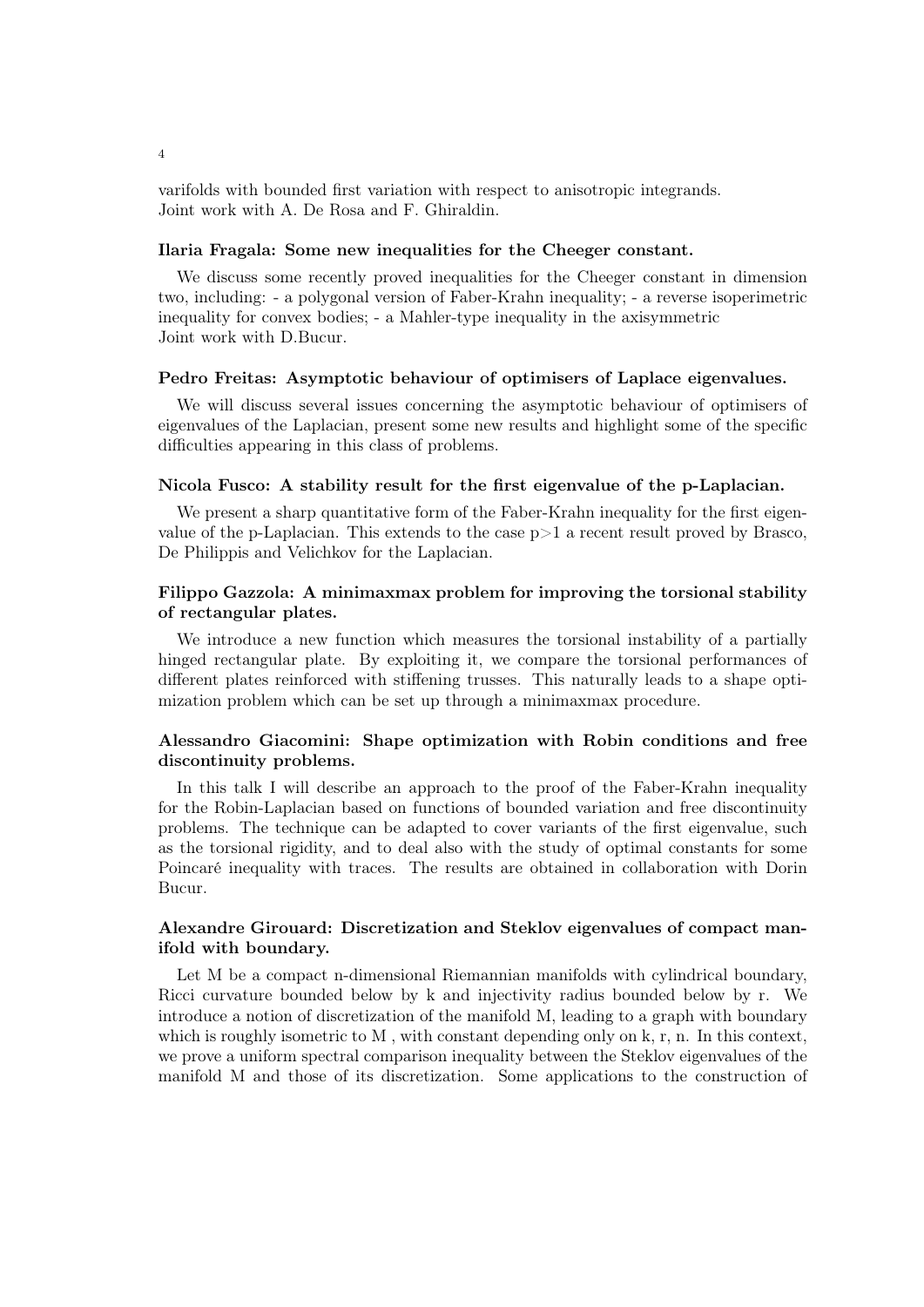sequences of surfaces with boundary of fixed length and with large Steklov eigenvalues are given. In particular, we obtain such a sequence for surfaces with connected boundary. These applications are based on the construction of graph-like surfaces which are modeled using sequences of graphs with good expansion properties.

This talk is based on joint work with Bruno Colbois (Neuchatel) and Binoy Raveendran.

#### Katie Gittins: Asymptotic optimal sets for the eigenvalues of the Laplacian.

We consider shape optimisation problems for the eigenvalues of the Laplacian with boundary conditions among certain collections of open sets in  $\mathbb{R}^m$ ,  $m \geq 2$ . The sets in these collections have either prescribed measure or prescribed perimeter. For  $k \in \mathbb{N}$ , if an optimal set  $\Omega_k^* \subset \mathbb{R}^m$  exists for the k'th eigenvalue in the chosen collection, then the aim is to determine the asymptotic optimal set as  $k \to \infty$ . That is, the limit of a sequence of optimal sets  $(\Omega_k^*)_k$  as  $k \to \infty$ . We focus our attention on the optimisation of the Dirichlet and Neumann eigenvalues on cuboids in  $\mathbb{R}^3$  and rectangles in  $\mathbb{R}^2$  respectively. We review the current state of affairs for these problems and compare with similar questions which remain unresolved to date.

# Bernd Kawohl: Two dimensions are easier.

I present a handful of geometrical inequalities which are easier to prove in two than in higher dimensions. In fact, most of them appear to be open in three or more dimensions.

### David Krejcirik: Isoperimetric versus isochoric spectral optimisation for the Robin problem.

We give an expository talk on recent progress in the optimisation of eigenvalues of the Robin Laplacian as regards the geometry of the domain under perimeter and area constraints.

#### Jimmy Lamboley: Regularity for functionals involving perimeter.

In this talk, we explain how to study existence and regularity of optimal shapes for the problem

$$
\min \Big\{ P(\Omega) + \mathcal{G}(\Omega) : \ \Omega \subset D, \ |\Omega| = m \Big\},\
$$

where P denotes the perimeter,  $|\cdot|$  is the volume, and the functional G is either one of the following:

- the Dirichlet energy  $E_f$ , with respect to a (possibly sign-changing) function  $f \in$  $L^p$ ;
- a spectral functional of the form  $F(\lambda_1, \ldots, \lambda_k)$ , where  $\lambda_k$  is the kth eigenvalue of the Dirichlet Laplacian and  $F: \mathbb{R}^k \to \mathbb{R}$  is locally Lipschitz continuous and increasing in each variable.

The domain D is the whole space  $\mathbb{R}^d$  or a bounded domain.

We will review the previous results on the topic, and insist on the new ideas developped to fully deal with these very general cases. We also explain in what way our approach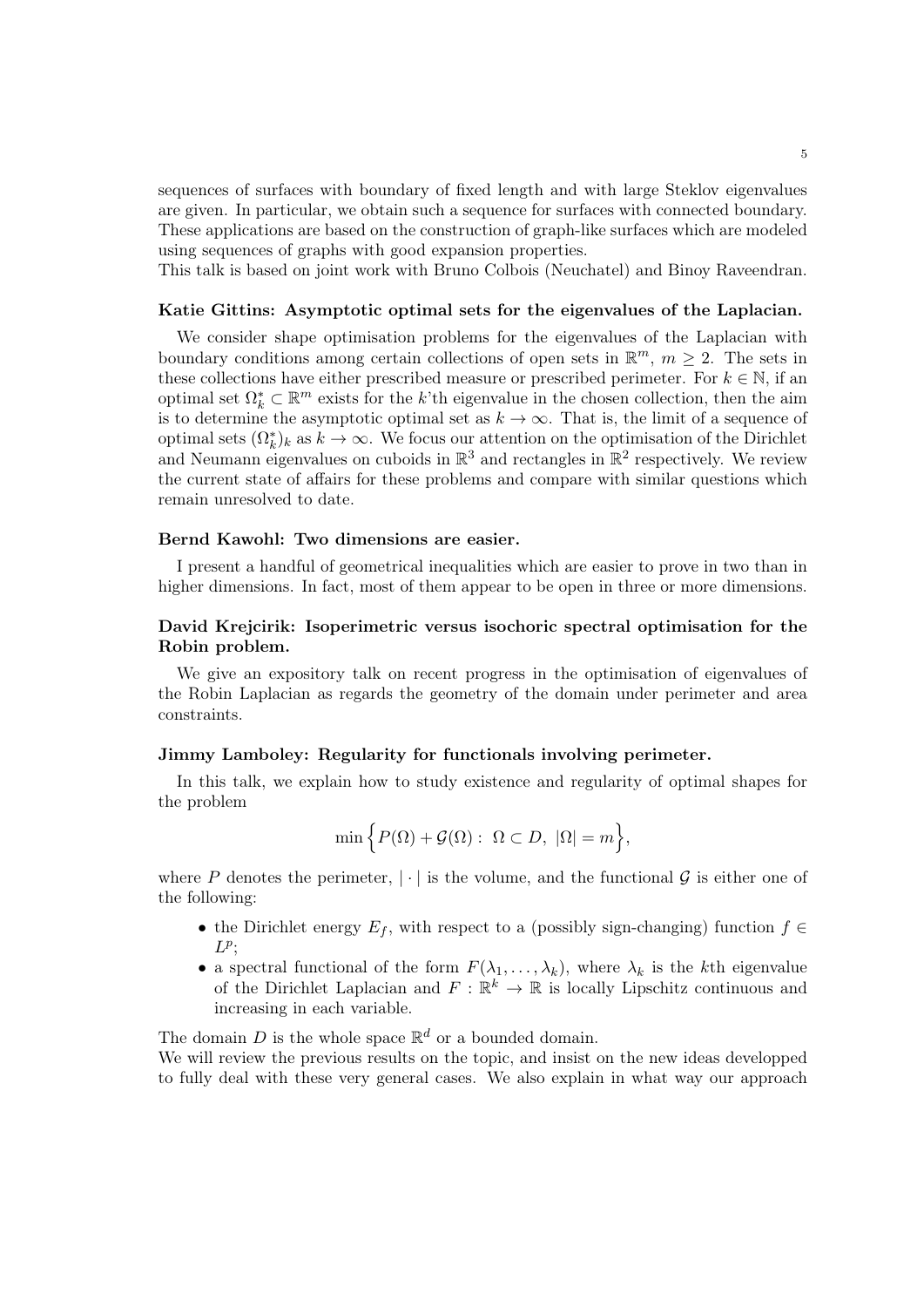could be used for other functionals. This is a joint work with G. De Philippis, M. Pierre and B. Velichkov.

#### Richard Laugesen: Optimal stretching for lattice points and eigenvalues.

What shape of domain minimizes the n-th eigenvalue of the Dirichlet Laplacian, for large n? (Here we normalize the area to equal 1.) Does the minimizer approach a disk as n tends to infinity? Supporting this idea is the discovery by Antunes and Freitas that among rectangles, the minimizer approaches a square in the limit. Their result for rectangles relies on lattice point counting in ellipses. In joint work with Shiya Liu (University of Illinois), we extend to more general lattice counting problems, proving again that the almost balanced situation is optimal in the limit. We similarly generalize a Neumann eigenvalue maximization result of van den Berg, Bucur and Gittins.

#### Dario Mazzoleni: Regularity of the optimal sets for spectral functionals. Part II, some generalizations.

We start from the variational problem

$$
\min\big\{\langle 1(1)+\cdots+\langle k(l) \,:\, \subset \mathbb{R}^d, \,||=1\big\},\
$$

where the variable is the domain,  $|\cdot|$  denotes the Lebesgue measure and the cost functional is the sum of the first k Dirichlet eigenvalues on.

In Susanna Terracini's talk it was shown how to prove that the optimal sets have  $C^{\infty}$ regular boundary up to a set of zero  $\mathcal{H}^{d-1}$ –measure, using techniques strongly related to the study of the free boundary  $\partial\{|U| > 0\}$  of the local minima of the functional

$$
H_{loc}^1(\mathbb{R}^d, \mathbb{R}^k) \ni W \mapsto \int |\nabla W|^2 + |\{|W| > 0\}|.
$$

In this talk we will focus our attention to some technical details of the proof, mostly regarding the optimality condition at the boundary, and we will show how to extend this approach to more general functionals of eigenvalues  $F: \mathbb{R}^k \to \mathbb{R}$  Lipschitz continuous, non-decreasing in each variable and strictly increasing in the first one. In particular we have in mind, for example,  $\langle 1+\langle k \rangle$  and  $\langle 1+\langle k \rangle$ , which give rise to different issues in the proofs.

The talk is based on joint works with Susanna Terracini and Bozhidar Velichkov.

#### Frank Morgan: Isoperimetry with Density.

In 2015 Chambers proved the Log-convex Density Conjecture, which says that for a radial density f on  $R<sup>n</sup>$ , spheres about the origin are isoperimetric if and only if log f is convex (the stability condition). We discuss recent progress and open questions for other densities, unequal perimeter and volume densities, and other metrics.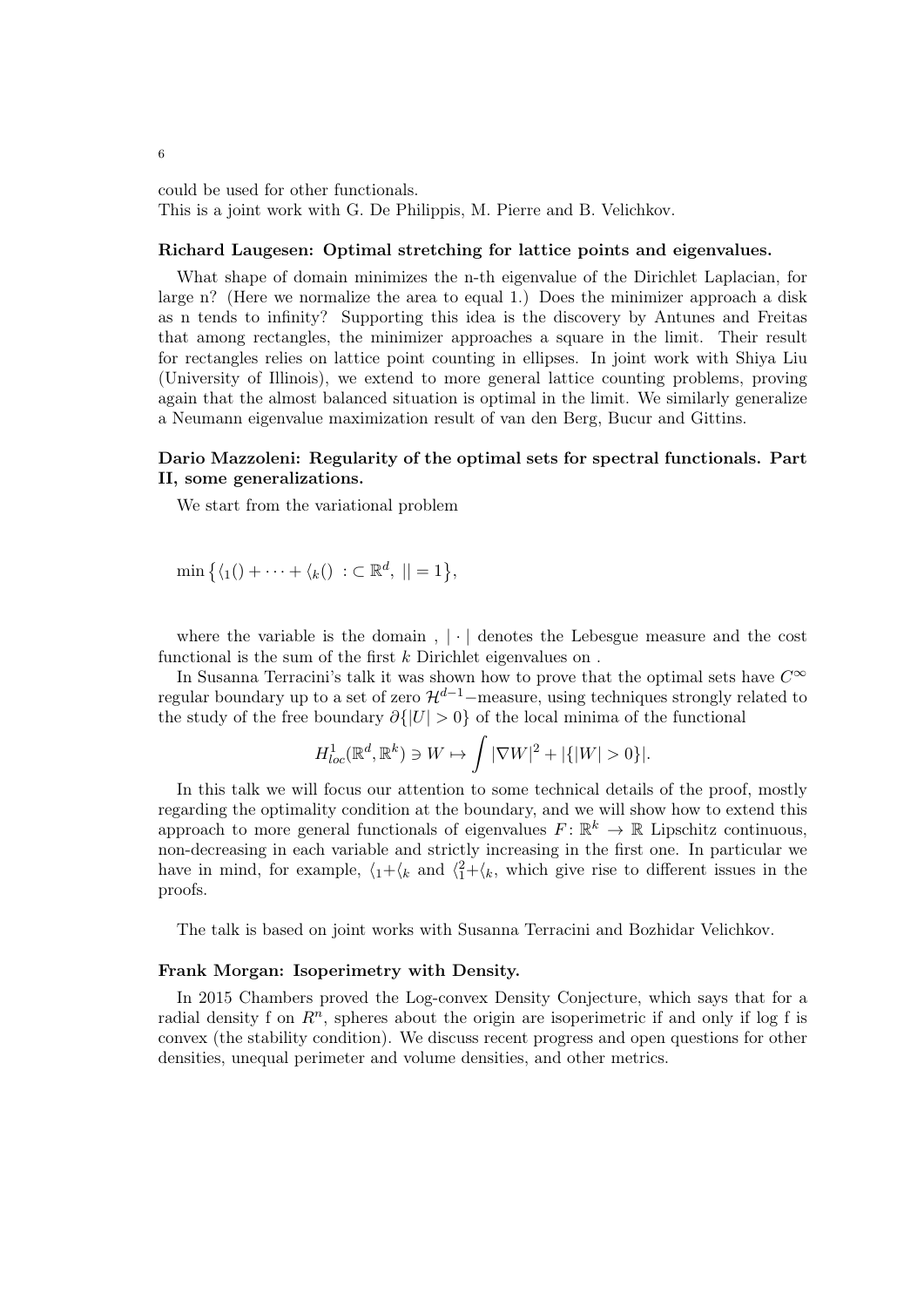#### Nikolai Nadirashvili: Isoperimetric inequalities for spectrum of Laplacian on surfaces.

We discuss generalizations of classical inequalities of Hersch and Li-Yau on higher eigenvalues of the Laplacia.

#### Carlo Nitsch: Symmetry breaking for a problem in optimal insulation.

We consider the problem of optimally insulating a given domain; this amounts to solve a nonlinear variational problem, where the optimal thickness of the insulator is obtained as the boundary trace of the solution. We deal with two different criteria of optimization: the 1rst one consists in the minimization of the total energy of the system, while the second one involves the 1rst eigenvalue of the related differential operator. Surprisingly, the second optimization problem presents a symmetry breaking in the sense that for a ball the optimal thickness is nonsymmetric when the total amount of insulator is small enough.

# Edouard Oudet: Convex relaxation and variational approximation of the Euclidean Steiner

TBA

#### Iosif Polterovich: Nodal geometry of Steklov eigenfunctions.

I will present an overview of some recent progress on the study of the nodal sets of Steklov eigenfunctions. In particular, I will discuss sharp estimates on the nodal length of Steklov eigenfunctions on real-analytic Riemannian surfaces with boundary obtained in my joint work with D. Sher and J. Toth.

# Yannick Privat: Geometrical properties of resources optimal arrangements for species survival

n this work, we are interested in the analysis of optimal resources configurations (typically foodstuff) necessary for a species to survive. For that purpose, we use a logistic equation to model the evolution of population density involving a term standing for the heterogeneous spreading (in space) of resources. The principal issue investigated in this talk writes: "How to spread in an optimal way resources in a closed habitat?" This problem can be recast as the one of minimizing the principal eigenvalue of an operator with respect to the domain occupied by resources, under a volume constraint. By using symmetrization techniques, as well as necessary optimality conditions, we prove new qualitative results on the solutions. In particular, we investigate the optimality of balls. This is a joint work with Jimmy Lamboley (univ. Paris Dauphine), Antoine Laurain (univ. Sao Paulo) and Grégoire Nadin (univ. Paris 6).

#### Paolo Salani: About the stability of Borell-Brascamp-Lieb inequalities.

I will present recent results, obtained in collaboration with Andrea Rossi (Univ. Firenze), about the stability of the so called Borell-Brascam-Lieb inequalities, without any concavity assumption on the involved functions.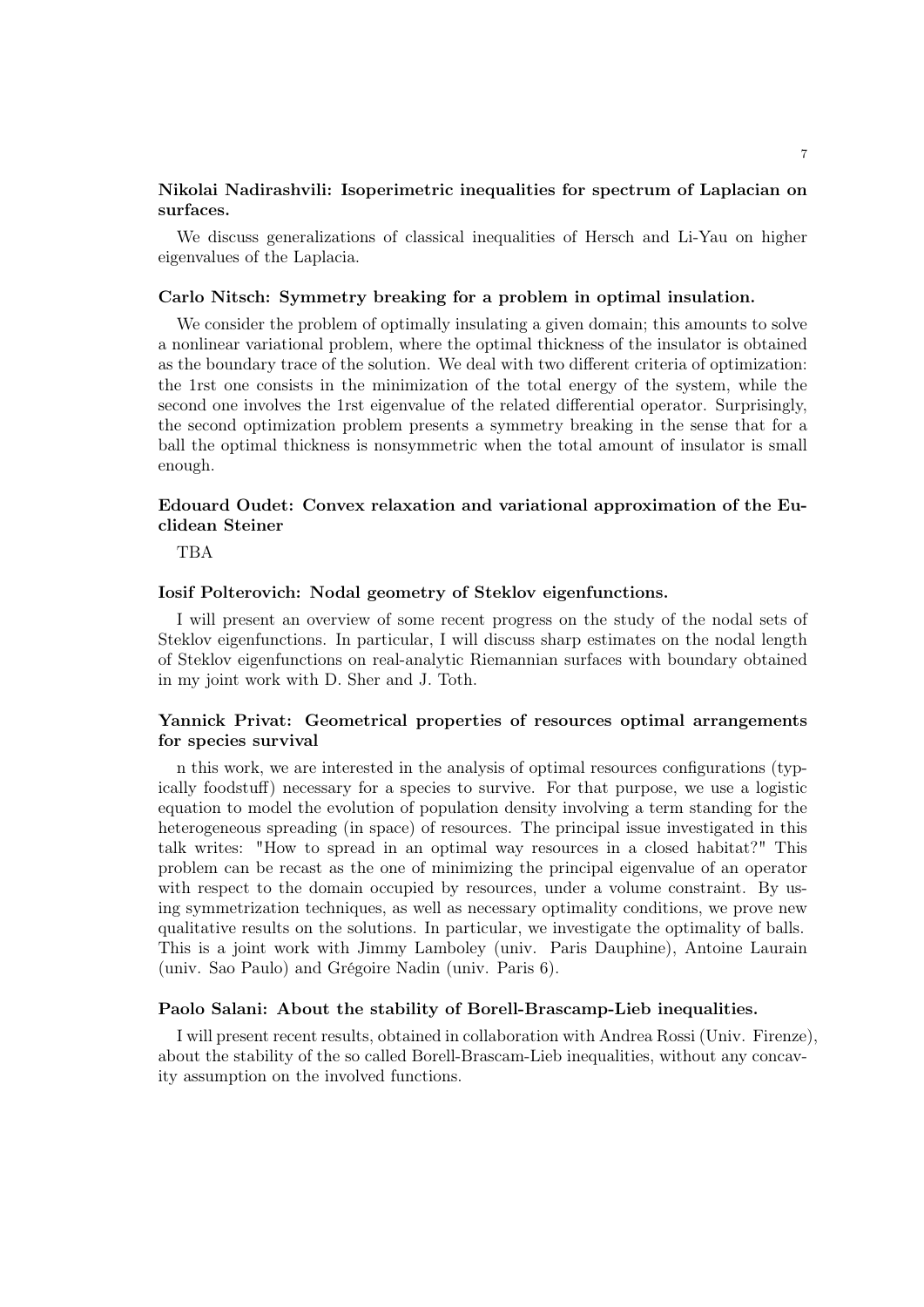# Kathrin Stollenwerk: Optimal shape of a domain which minimizes the buckling load of a clamped plate.

We prove the existence of an optimal domain which minimizes the buckling load of a clamped plate among all bounded domains with given measure. Instead of treating this constrained variational problem, we will us a formulation due to Alt and Caffarelli and introduce a penalized problem. Assuming that a smooth optimal domain exists, we show that this domain must be a ball Joint work with A. Wagner.

### Susanna Terracini: Regularity of the optimal sets for spectral functionals. Part I: sum of eigenvalues.

In this talk we deal with the regularity of optimal sets for a shape optimization problem involving a combination of eigenvalues, under a fixed volume constraints. As a model problem, consider

$$
\min\left\{\lambda_1(\Omega)+\cdots+\lambda_k(\Omega)\;:\; \Omega\subset\mathbb{R}^d, \text{ open }, |\Omega|=1\right\},\
$$

where  $\langle i(\cdot)$  denotes the eigenvalues of the Dirichlet Laplacian and  $|\cdot|$  the d-dimensional Lebesgue measure. We prove that any minimizer  $_{opt}$  has a regular part of the topological boundary which is relatively open and  $C^{\infty}$  and that the singular part has Hausdorff dimension smaller than  $d - d^*$ , where  $d^* \geq 5$  is the minimal dimension allowing the existence of minimal conic solutions to the blow-up problem.

We mainly use techniques from the theory of free boundary problems, which have to be properly extended to the case of vector-valued functions: nondegeneracy property, Weiss-like monotonicity formulas with area term; finally through the properties of non tangentially accessible domains we shall be in a position to exploit the "viscosity" approach recently proposed by De Silva.

This is a joint work with Dario Mazzoleni and Bozhidar Velichkov.

#### Cristina Trombetti: On the Stability of the Bossel-Daners Inequality.

The Bossel-Daners is a Faber-Krahn type inequality for the first Laplacian eigenvalue with Robin boundary conditions. We prove a stability result for such inequality.

# Michiel Van den Berg: On Polya inequality for torsional rigidity and first Dirichlet eigenvalue.

An inequality of Polya asserts that for all open sets in Euclidean space with finite measure the product of torsional rigidity and first Dirichlet eigenvalue is bounded by its measure. We discuss the sharpness of this inequality and present some improvements for convex sets. This is joint work with Enzo Ferone, Carlo Nitsch and Cristina Trombetti. Time permitting we will also discuss new bounds for the maximum of the torsion function in terms of the bottom of the spectrum of the Dirichlet Laplacian.